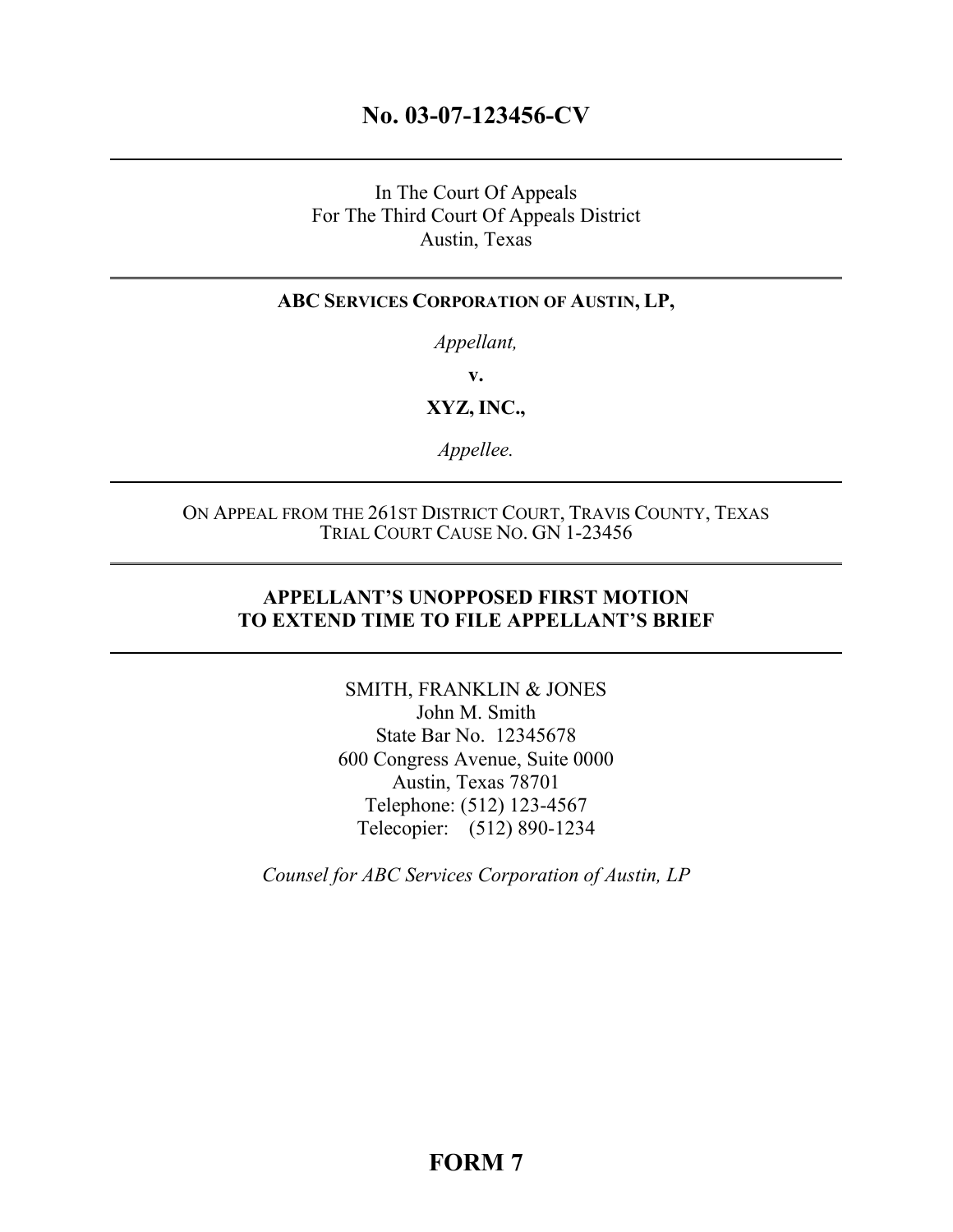### **Identity of Parties and Counsel**

### **Appellant/Plaintiff: Plaintiff/Appellant's Appellate Counsel:**

SMITH, FRANKLIN & JONES John M. Smith State Bar No. 12345678 600 Congress Avenue, Suite 0000 Austin, Texas 78701 Telephone: (512) 123-4567 Telecopier: (512) 890-1234

### **Appellee/Defendant: Defendant/Appellee's Appellate Counsel:**

Mary J. Green RODGERS & HAMMERSTEIN 515 Congress Ave., Suite 0000 Austin, Texas 78701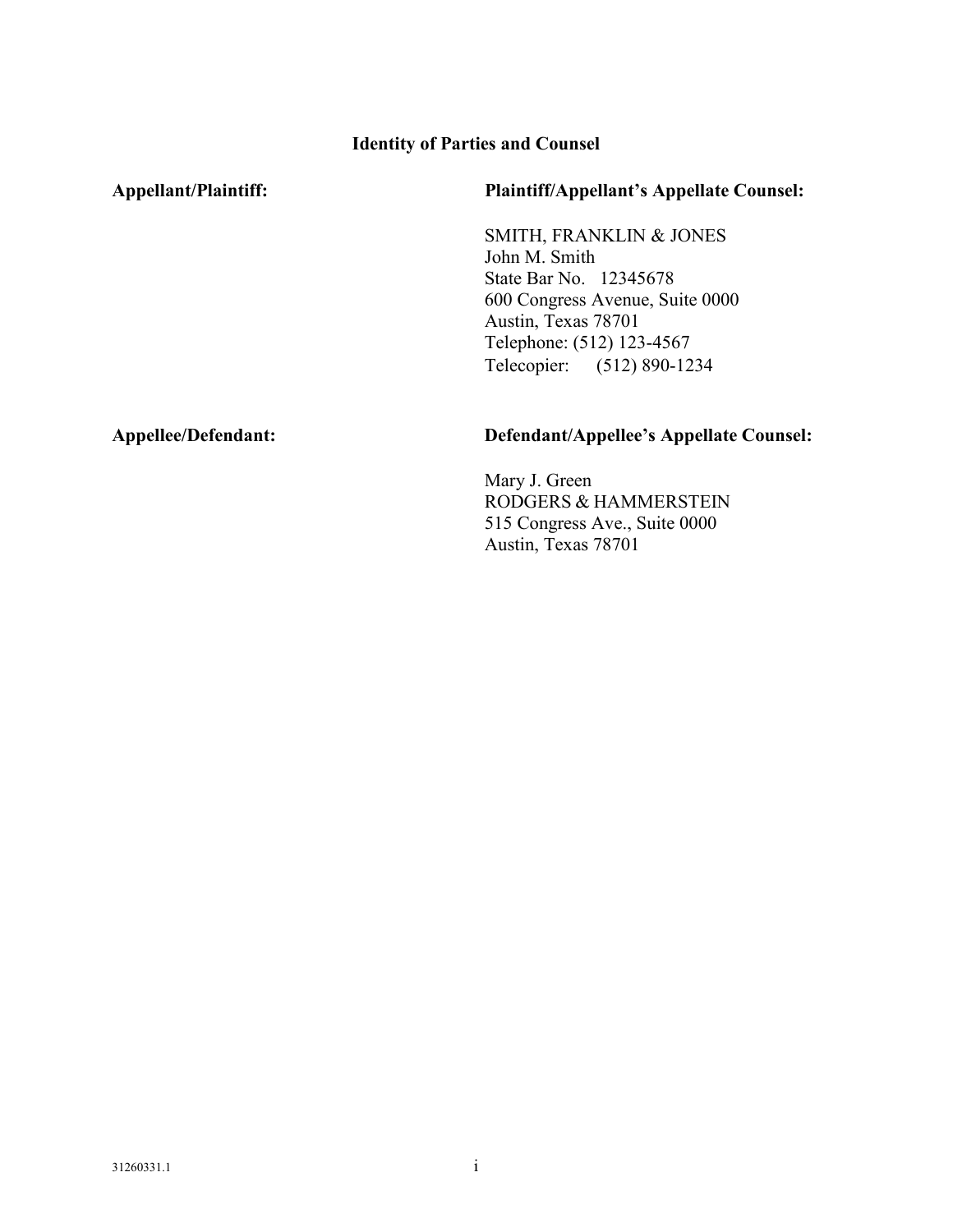### TO THE HONORABLE THIRD COURT OF APPEALS:

Pursuant to TEX. R. APP. P. 10.1 and 38.6(d), the Appellant, ABC Services Corporation of Austin, L.P. ("ABC Services"), files this Unopposed First Motion to Extend Time to File Appellant's Brief.

ABC Services' opening brief is currently due on **March 26, 2007**.

Counsel for ABC Services requests a 30-day extension of time to file its brief, making the

brief due on **April 25, 2007**. This is the first request for extension of time to file the opening **brief** 

Counsel for ABC Services relies on the following reasons, in addition to the routine matters that counsel must attend to in daily practice, to explain the need for the requested extension [*suggested alternatives*]:

- ▸ Counsel for ABC Services, John M. Smith, has been preparing briefs and petitions for writs of mandamus in several other cases, and it has been impossible to reach this case for study and analysis and preparation of the Brief for ABC **Services**
- ▸ The undersigned counsel has been recently appointed by the Court to represent ABC Services in accordance with the Court's Pro Bono Pilot Program and needs additional time to familiarize himself with the record and legal issues in the case in order to prepare ABC Services's opening brief.
- ▸ Counsel for ABC Services has undergone recent medical procedures and is currently on medical leave from his practice. As a result, he will not be able to prepare the brief in time to meet the Court's briefing deadline absent an extension.

Counsel for ABC Services seeks this extension of time to be able to prepare a cogent and

succinct brief to aid this Court in its analysis of the issues presented. This request is not sought

for delay but so that justice may be done.

The undersigned has conferred with Mary J. Green, counsel for the Defendant/Appellee,

and she has indicated that her client does not oppose this motion.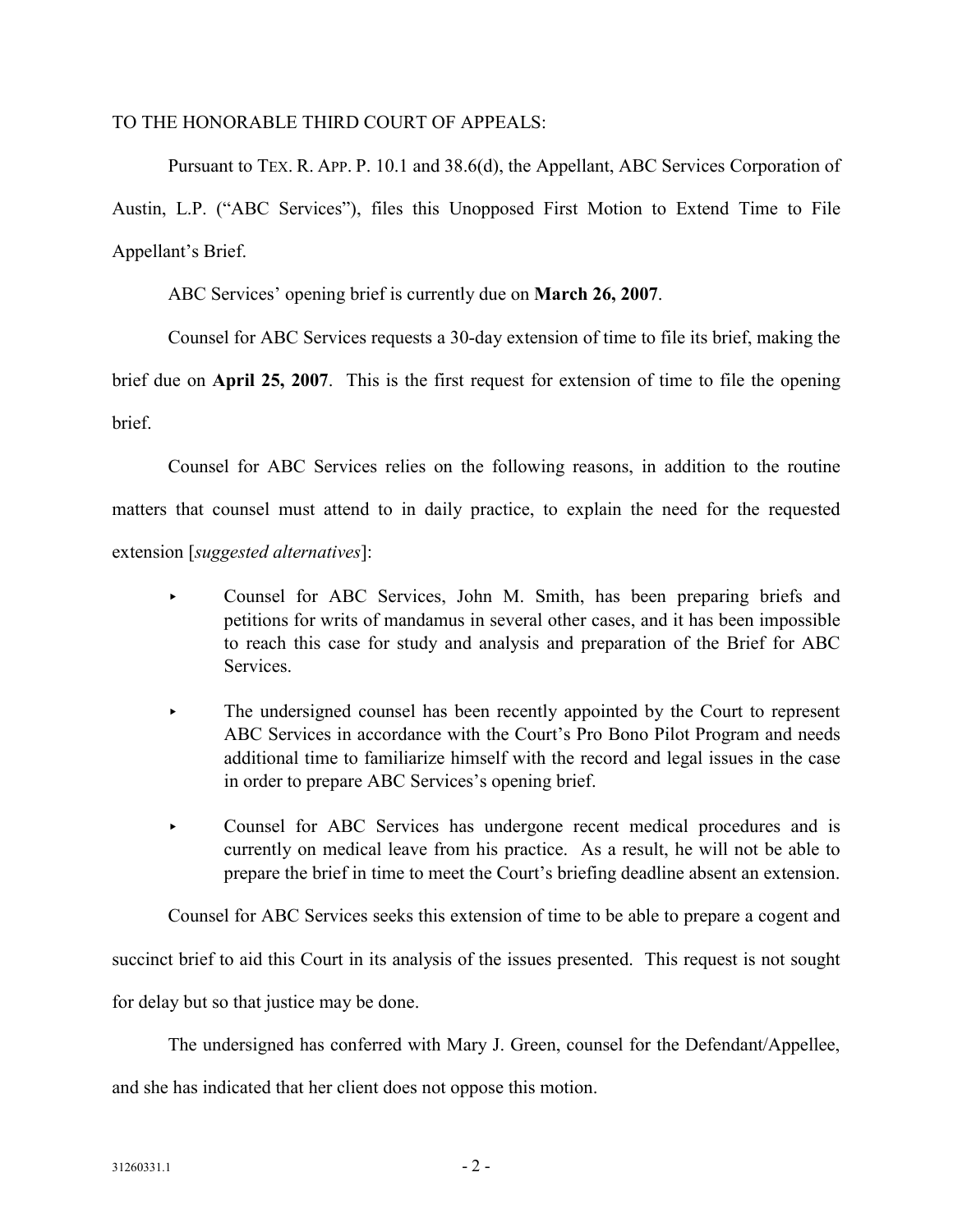All facts recited in this motion are within the personal knowledge of the counsel signing this motion, therefore no verification is necessary under Texas Rule of Appellate Procedure 10.2.

### **PRAYER FOR RELIEF**

For the reasons set forth above, Appellant requests that this Court grant this Unopposed First Motion to Extend Time to File Appellant's Brief and extend the deadline for filing the Appellant's Brief up to and including **April 25, 2007**. ABC requests all other relief to which it may be entitled.

Respectfully submitted,

## **SMITH, FRANKLIN & JONES**

John M. Smith State Bar No. 12345678 600 Congress Avenue, Suite 0000 Austin, Texas 78701 Telephone: (512) 123-4567 Telecopier: (512) 890-1234

 $\mathcal{L}_\text{max}$  and  $\mathcal{L}_\text{max}$  and  $\mathcal{L}_\text{max}$  and  $\mathcal{L}_\text{max}$ 

*Attorney for Appellant ABC Services Corporation of Austin, LP* 

## **CERTIFICATE OF CONFERENCE**

Pursuant to TEX. R. APP. P. 10.1(5), I certify that the undersigned conferred with opposing counsel who indicated that her client does *not* oppose this motion.

John M. Smith